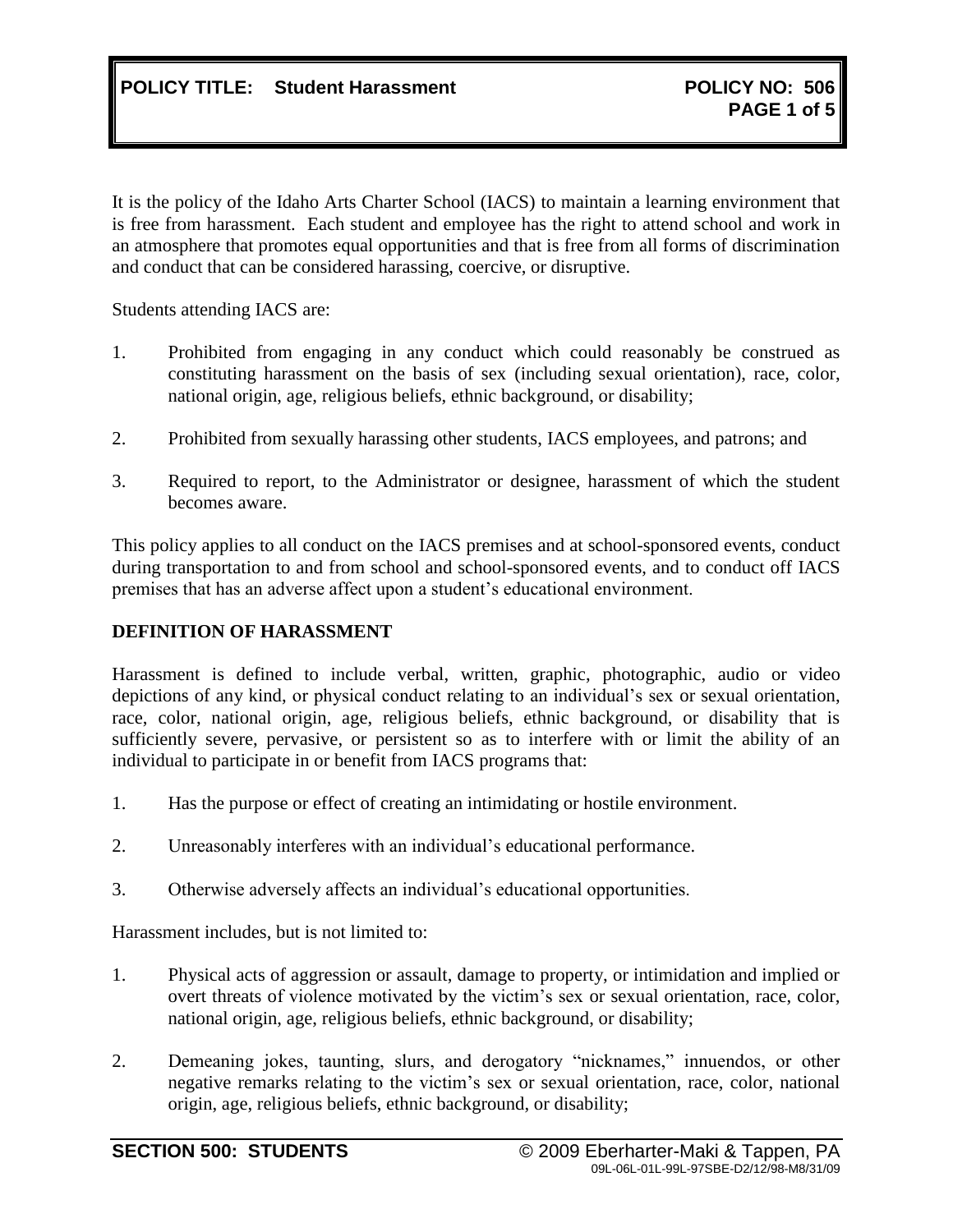- 3. Graffiti and/or slogans or visual displays such as cartoons or posters depicting slurs or derogatory sentiments related to the victim's sex or sexual orientation, race, color, national origin, age, religious beliefs, ethnic background, or disability; and
- 4. Criminal offenses directed at persons because of their sex or sexual orientation, race, color, national origin, age, religious beliefs, ethnic background, or disability;

Harassment also includes an act of retaliation taken against (1) any person bringing a complaint of harassment, (2) any person assisting another person in bringing a complaint of harassment, or (3) any person participating in an investigation of an act of harassment.

# **DEFINITION OF SEXUAL HARASSMENT**

Sexual harassment is a form of misconduct that undermines the student's relationship with educators and with other students. No student, male or female, should be subject to unasked for and unwelcome sexual overtures or conduct, either verbal or physical. Sexual harassment refers to sexual overtures or conduct, including those that relate to the student's sexual orientation, that is unwelcome, personally offensive, and affecting morale, thereby interfering with a student's ability to study or participate in school activities.

Sexual harassment is a form of misconduct that includes unwelcome sexual advances, requests for sexual favors, sexually motivated physical conduct, or other verbal or physical conduct of a sexual nature when:

- 1. Submission to such conduct is made either explicitly or implicitly a term or condition of an individual's participation in the educational process;
- 2. Submission to or rejection of such conduct by an individual is used as a factor for educational decisions affecting the individual; or
- 3. Such conduct has the purpose or effect of unreasonably interfering with an individual's education, or creating an intimidating, hostile, or offensive educational environment.

Examples of sexual harassment include, but are not limited to, the following:

- 1. Unwelcome verbal statements of a sexual or abusive nature, including requests or demands for sexual activity, sexual jokes, and obscene comments, etc.;
- 2. Unwelcome, sexually motivated or inappropriate touching, pinching, or other physical contact;
- 3. Unwelcome cyber communications, including, but not limited to, sending sexually explicit photographs or messages via any electronic communication devices ("sexting");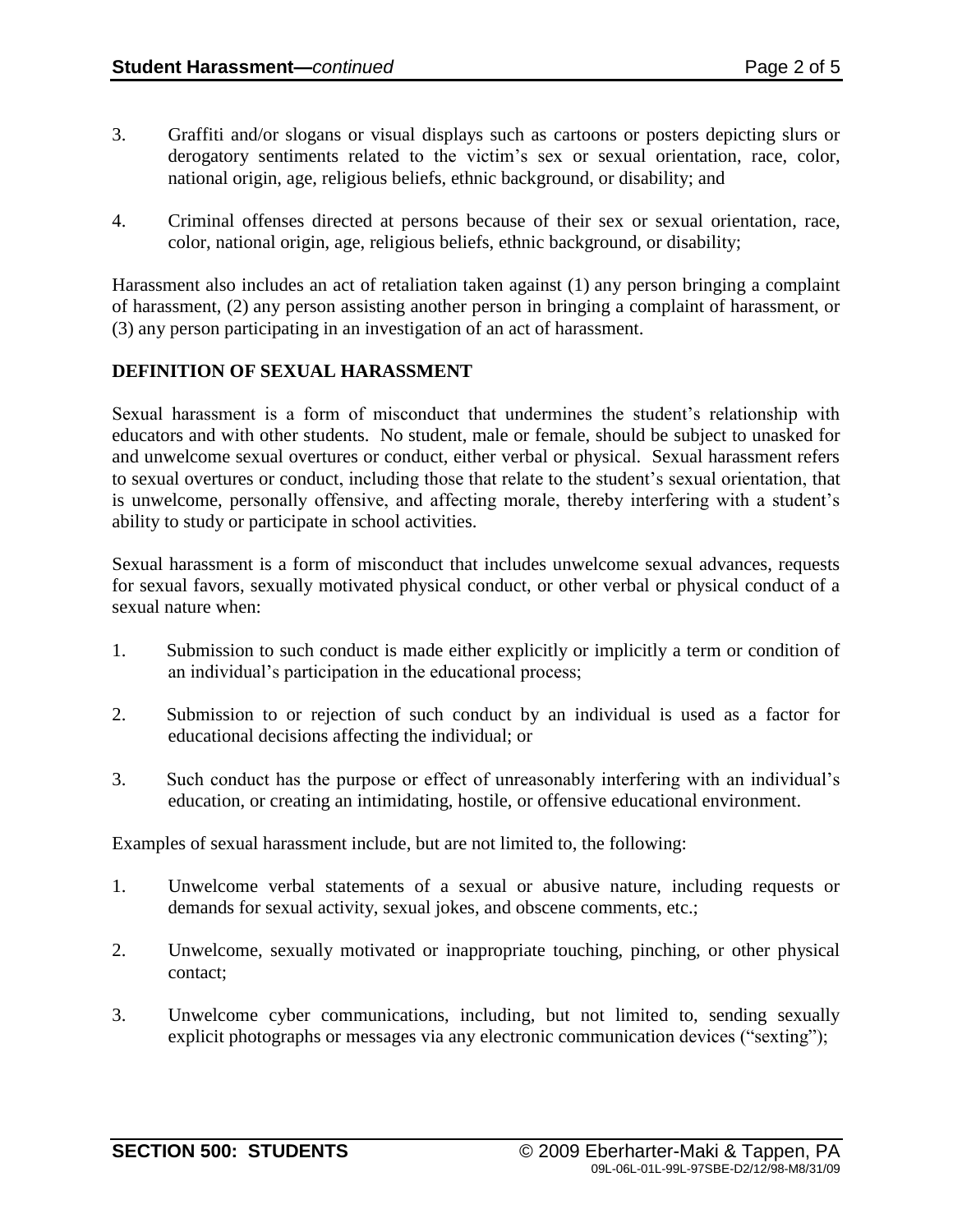- 4. Unwelcome sexual behavior or communications, regardless of the method of such communication, accompanied by implied or overt threats concerning an individual's education;
- 5. Unwelcome behavior or communications directed at an individual because of his/her gender; and
- 6. Stalking or unwelcome, sexually motivated attention.

### **REPORTING PROCEDURES**

- 1. Any student, and/or parents of a student, who believe the student is being harassed should immediately report the situation to school personnel.
- 2. Any IACS employee who receives a report of harassment from a student, becomes aware that a student is being subjected to harassment, or in good faith believes that a student is being subjected to harassment, is required to report the matter to the Administrator immediately. In the event the complaint involves the Administrator, the matter must be immediately reported to the President of the Board of Directors (the Board).
- 3. Any IACS employee who witnesses harassment of a student should take immediate, appropriate action to intervene to stop the harassment.
- 4. Any student who becomes aware that a fellow student is being subjected to harassment should immediately report the incident to a counselor, teacher, or the Administrator.

### **INVESTIGATION AND REPORT**

When a report of harassment is received by Administrator, immediate steps will be taken to follow the policy entitled "Civil Rights Grievance Procedure," Policy No. 294.

### **DISCIPLINARY ACTION**

If the allegation of harassment involves a teacher or other school employee, the Administrator will submit the report of the investigation to the Board. If there is sufficient evidence to support the allegation, disciplinary action, up to and including dismissal, may be taken against the offender.

If the allegation of harassment is against a student and there is sufficient evidence to support the allegation, disciplinary action, up to and including suspension or expulsion, may be taken against the offender.

If there is insufficient evidence to support the allegation, no record will be made of the allegation in the complaining student's permanent record. No record of the allegation will be placed in the accused employee's personnel record or in an accused student's permanent record if insufficient evidence supports the allegation.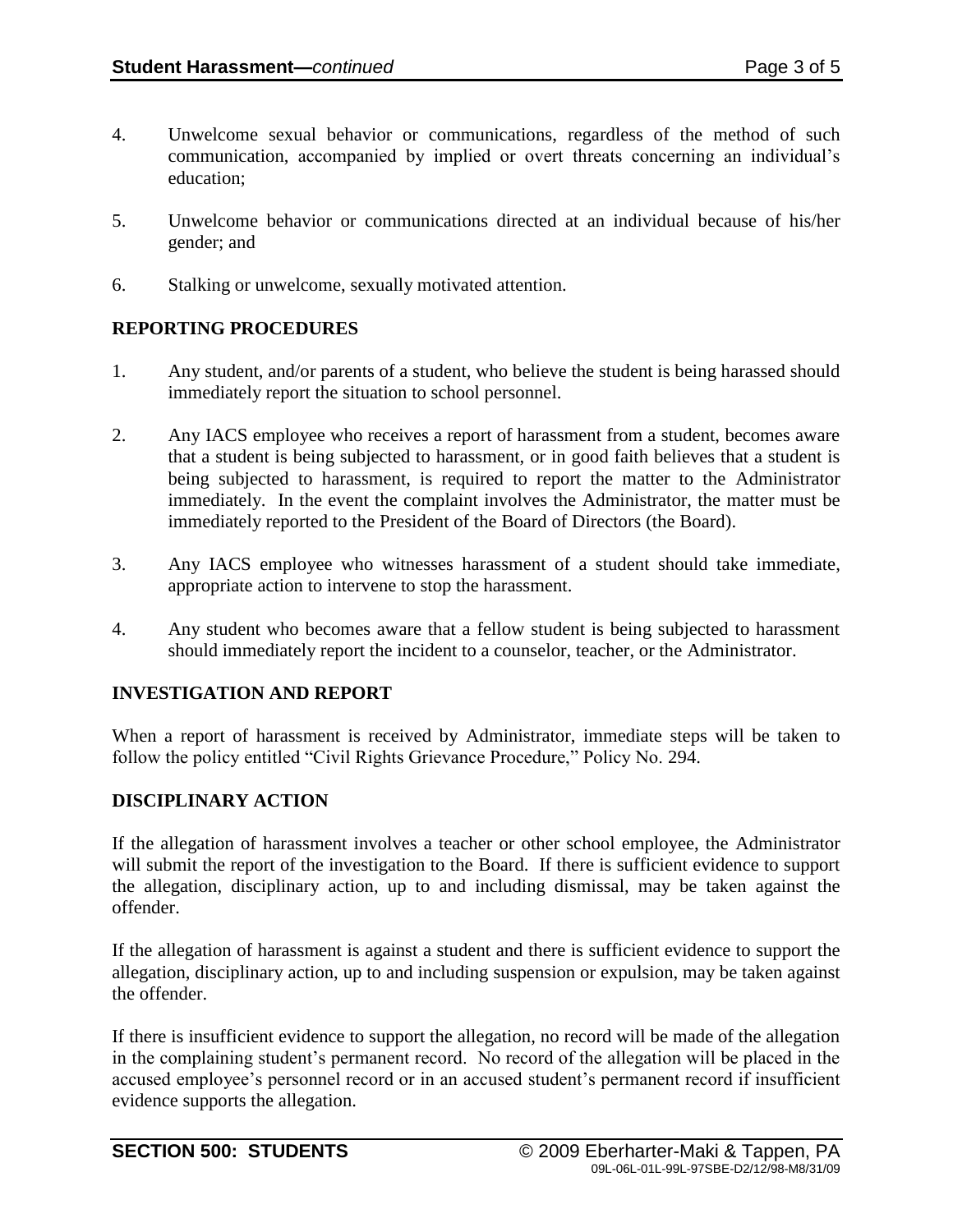In the event the investigation discloses that the complaining student has falsely accused another individual of harassment knowingly or in a malicious manner, the complaining student may be subject to disciplinary action, up to and including expulsion.

In the event the harassment involves violent or other conduct which could be reasonably considered to be criminal in nature, the Administrator will refer the matter to the local law enforcement agency.

# **PROTECTION AGAINST RETALIATION**

No retaliation will be taken by IACS or by any of its employees or students against a student who reports harassment in good faith. Any person found to have retaliated against another individual for reporting an incident of harassment may be subject to the same disciplinary action provided for harassment offenders. Those persons who assist or participate in an investigation of harassment are also protected from retaliation under this policy.

# **CONFIDENTIALITY**

Any investigation will be conducted, to the maximum extent possible, in a manner that protects the privacy of both the complainant and the accused. However, if it is suspected that child abuse has occurred, such abuse will be reported to the proper authorities as required by state law.

### **RECORD OF ALLEGATIONS**

IACS will keep and maintain a written record, including, but not limited to, witness statements, investigative reports, and correspondence, from the date any allegation of harassment is reported to IACS personnel. The information in the written record will also include the action taken by IACS in response to each allegation. The written record will be kept in the administrative offices and will not, at any time, be purged by IACS personnel.

**♦ ♦ ♦ ♦ ♦ ♦ ♦**